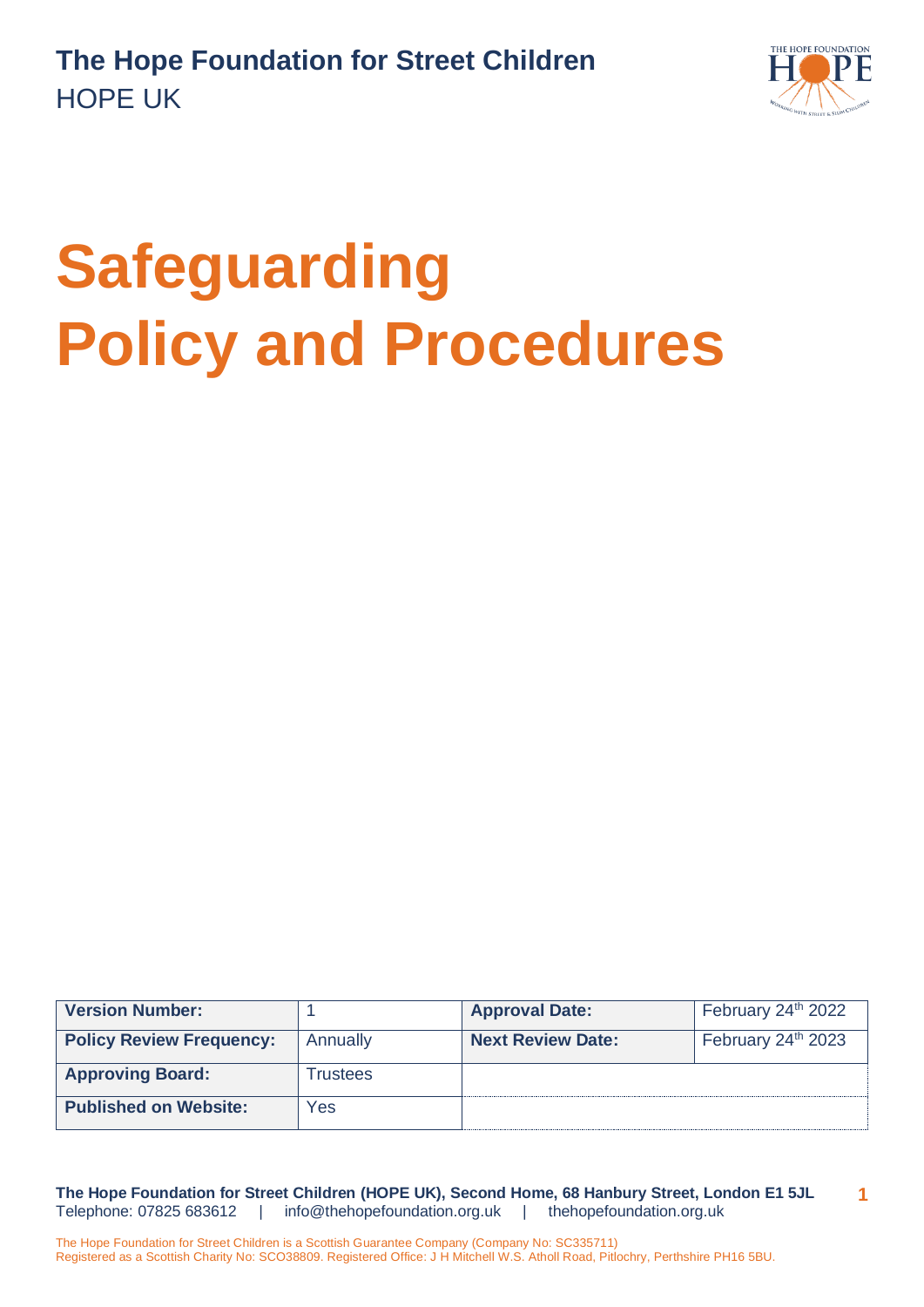## **The Hope Foundation for Street Children** HOPE UK



## **The Hope Foundation for Street Children (HOPE UK) exists to raise awareness of, and funds to support projects for street connected children and slum dwelling communities in Kolkata, India, which helps them realise their basic human rights.**

The programme activities delivered by The Hope Kolkata Foundation and their delivery partners, are monitored by The Hope Foundation India and include providing access to education, protection and healthcare in a holistic and sustainable way, making a lasting positive difference in their lives.

### **We take our responsibility to keep people safe seriously, and continually strive to embed good practice across the organisation and beyond.**

HOPE UK understands that safeguarding should ensure the safety and well-being of everyone with whom we work; including children, their families, carers, and other professionals working with our beneficiaries, as well as members of the wider communities we support. This obligation also extends to our own staff, trustees, volunteers and interns, as well as those who work within our partner organisations in Kolkata.

Our approach to safeguarding involves promoting a culture of safety for all and practising this in every aspect of the organisation**'**s day-to-day life. It also involves taking action for, and on behalf of, children and vulnerable adults who are suffering, or are at risk of suffering, significant harm as a result of neglect, abuse or exploitation.

HOPE UK has a zero-tolerance approach to bullying, harassment, violence, exploitation and abuse, and so we have made the following commitments to keep people safe:

#### **1. Our staff will maintain the highest standards of conduct and practice**

Our staff are carefully selected to ensure that they are suitable to carry out their roles. The standards that they are expected to uphold are set out in organisational policies, reinforced through regular training, and endorsed by a positive work culture which openly promotes good safeguarding practice.

#### **2. Responsibilities**

Every member of staff and volunteer working for HOPE UK has a responsibility to safeguard children and vulnerable people in their dealings with us. We all have a duty to report concerns wherever they arise - for instance through our work at fundraising events and activities with regard to the behaviour and practice of staff, volunteers, and other organisations or individuals.

#### **3. Every member of staff and volunteer is required to read and sign this Safeguarding Policy and Procedures**

#### **4. We will support our partners and others to build and endorse good practice**

Partnership and collaboration is fundamental to our work, and so we often involve other organisations, groups and entities in the delivery of our activities and events. We seek to understand the practice and policy of our partners and to support them where required, to build and strengthen good practice with respect to safeguarding.

**The Hope Foundation for Street Children (HOPE UK), Second Home, 68 Hanbury Street, London E1 5JL** Telephone: 07825 683612 | [info@thehopefoundation.org.uk](mailto:info@thehopefoundation.org.uk) | thehopefoundation.org.uk **2**